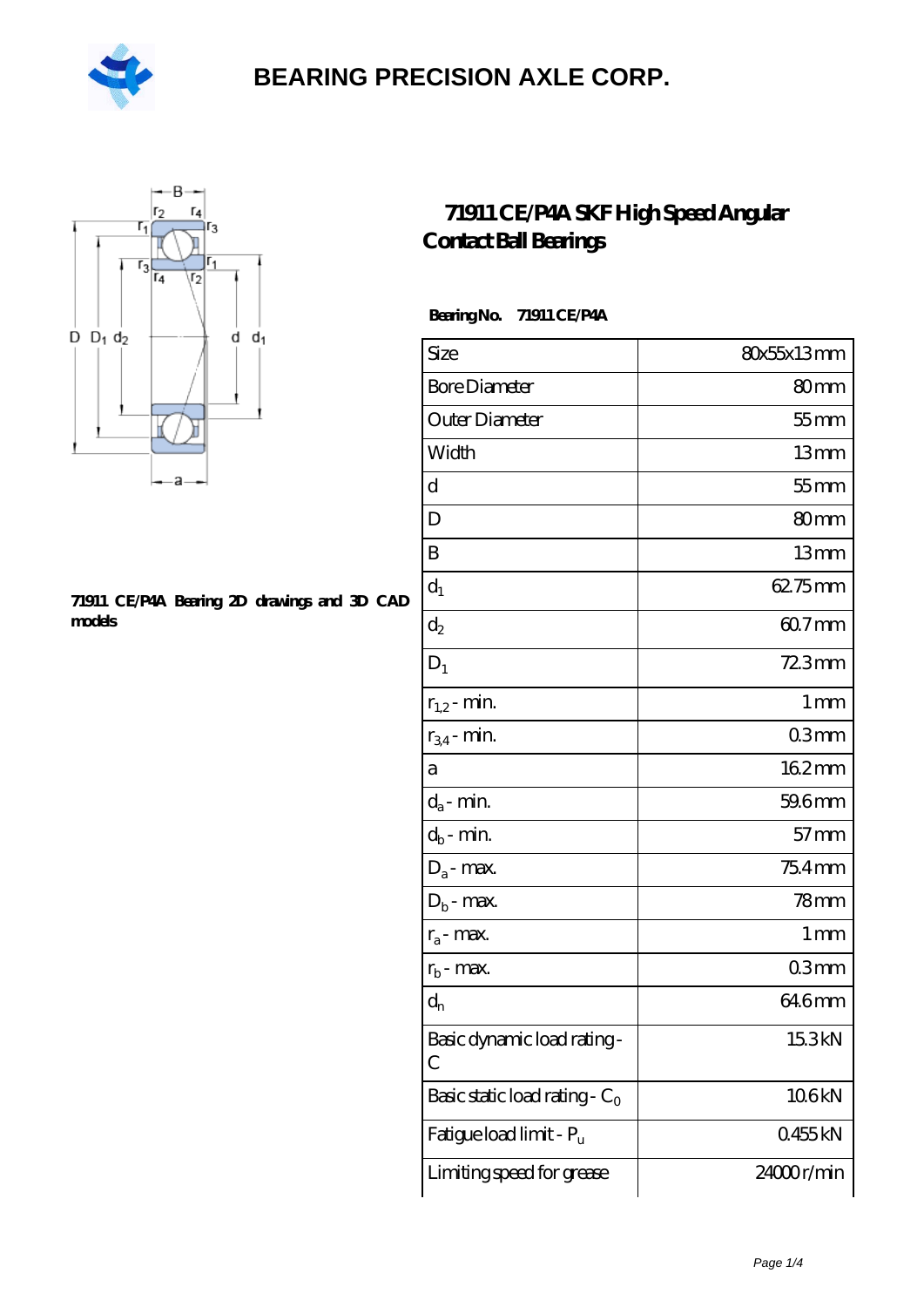

| lubrication                           |                         |
|---------------------------------------|-------------------------|
| Limiting speed for oil<br>lubrication | 36000mm/min             |
| Ball - $D_w$                          | $7.938$ mm              |
| Ball - z                              | 21                      |
| $G_{ref}$                             | 23cm <sub>3</sub>       |
| Calculation factor - $f_0$            | 84                      |
| Preload class $A - G_A$               | 83N                     |
| Preload class $B - G_R$               | 250N                    |
| Preload class $C - G_C$               | 500N                    |
| Calculation factor - f                | 1.16                    |
| Calculation factor - f                | 1                       |
| Calculation factor - $f_{2A}$         | 1                       |
| Calculation factor - $f_{\rm 2B}$     | 1.04                    |
| Calculation factor - $f_{\chi}$       | 1.08                    |
| Calculation factor - $f_{HC}$         | $\mathbf{1}$            |
| Preload class A                       | 42N/micron              |
| Preload class B                       | 67N/micron              |
| Preload class C                       | 92N/micron              |
| Category                              | Precision Ball Bearings |
| Inventory                             | 0 <sup>0</sup>          |
| Manufacturer Name                     | <b>SKF</b>              |
| Minimum Buy Quantity                  | N/A                     |
| Weight / Kilogram                     | 0201                    |
| Product Group                         | <b>BO4270</b>           |
| Enclosure                             | Open                    |
| Precision Class                       | ABEC 7   ISO P4         |
| Material - Ball                       | <b>Steel</b>            |
| Number of Bearings                    | 1 (Single)              |
| Contact Angle                         | 15Degree                |
| Preload                               | None                    |
|                                       |                         |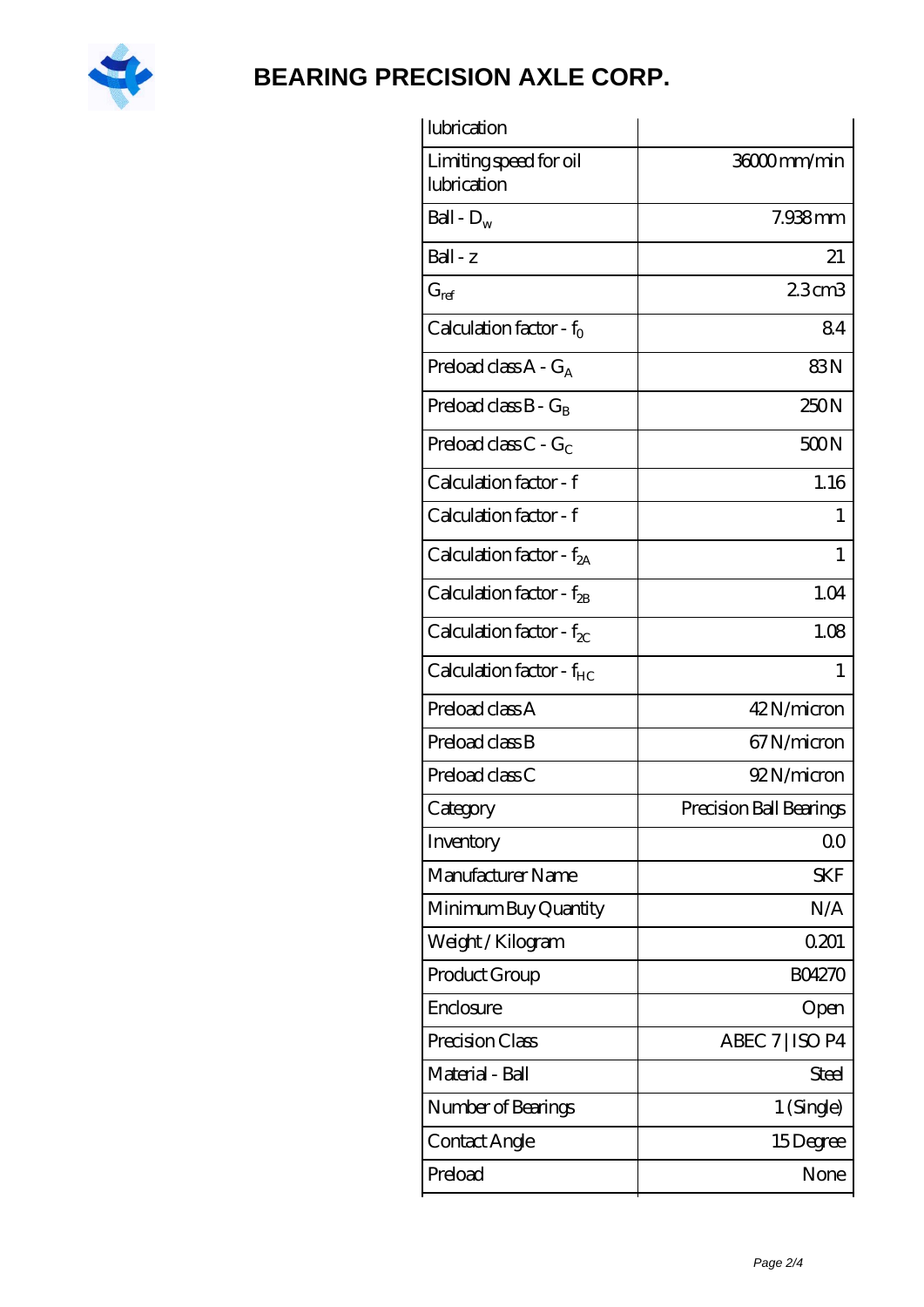

| Raceway Style            | 1 Rib Inner Ring and Outer                                                                                                                                                                                                     |
|--------------------------|--------------------------------------------------------------------------------------------------------------------------------------------------------------------------------------------------------------------------------|
|                          | Ring                                                                                                                                                                                                                           |
| Cage Material            | Phenolic                                                                                                                                                                                                                       |
| Rolling Element          | <b>Ball Bearing</b>                                                                                                                                                                                                            |
| Flush Ground             | No                                                                                                                                                                                                                             |
| Inch - Metric            | Metric                                                                                                                                                                                                                         |
| Other Features           | Single Row   Angular<br>Contact   High Precision                                                                                                                                                                               |
| Long Description         | 55MM Bore; 80MM<br>Outside Diameter; 13MM<br>Width; Open Enclosure;<br>ABEC 7   ISO P4 Precision;<br>Steel Ball Material; 1<br>(Single) Bearings, 15Degree<br>Contact Angle; Phenolic<br>Cage Material; 1 Rib Inner<br>Ringand |
| Category                 | Precision Ball Bearings                                                                                                                                                                                                        |
| <b>UNSPSC</b>            | 31171531                                                                                                                                                                                                                       |
| Harmonized Tariff Code   | 8482105028                                                                                                                                                                                                                     |
| Noun                     | Bearing                                                                                                                                                                                                                        |
| Keyword String           | Angular Contact Ball                                                                                                                                                                                                           |
| Manufacturer URL         | http://www.skf.com                                                                                                                                                                                                             |
| Manufacturer Item Number | 71911 CE/P4A                                                                                                                                                                                                                   |
| Weight/LBS               | 0443                                                                                                                                                                                                                           |
| Outside Diameter         | 315Inch   80Millimeter                                                                                                                                                                                                         |
| Width                    | 0512Inch   13Millimeter                                                                                                                                                                                                        |
| Bore                     | 2165Inch   55Millimeter                                                                                                                                                                                                        |
| $d_1$                    | 62.75mm                                                                                                                                                                                                                        |
| $d_2$                    | $607$ mm                                                                                                                                                                                                                       |
| $D_1$                    | $723$ mm                                                                                                                                                                                                                       |
| $r_{1,2}$ min.           | $1 \,\mathrm{mm}$                                                                                                                                                                                                              |
| $r_{34}$ min.            | 03 <sub>mm</sub>                                                                                                                                                                                                               |
| $d_{a}$ min.             | 59.6mm                                                                                                                                                                                                                         |
| $d_b$ min.               | $57 \text{mm}$                                                                                                                                                                                                                 |
|                          |                                                                                                                                                                                                                                |